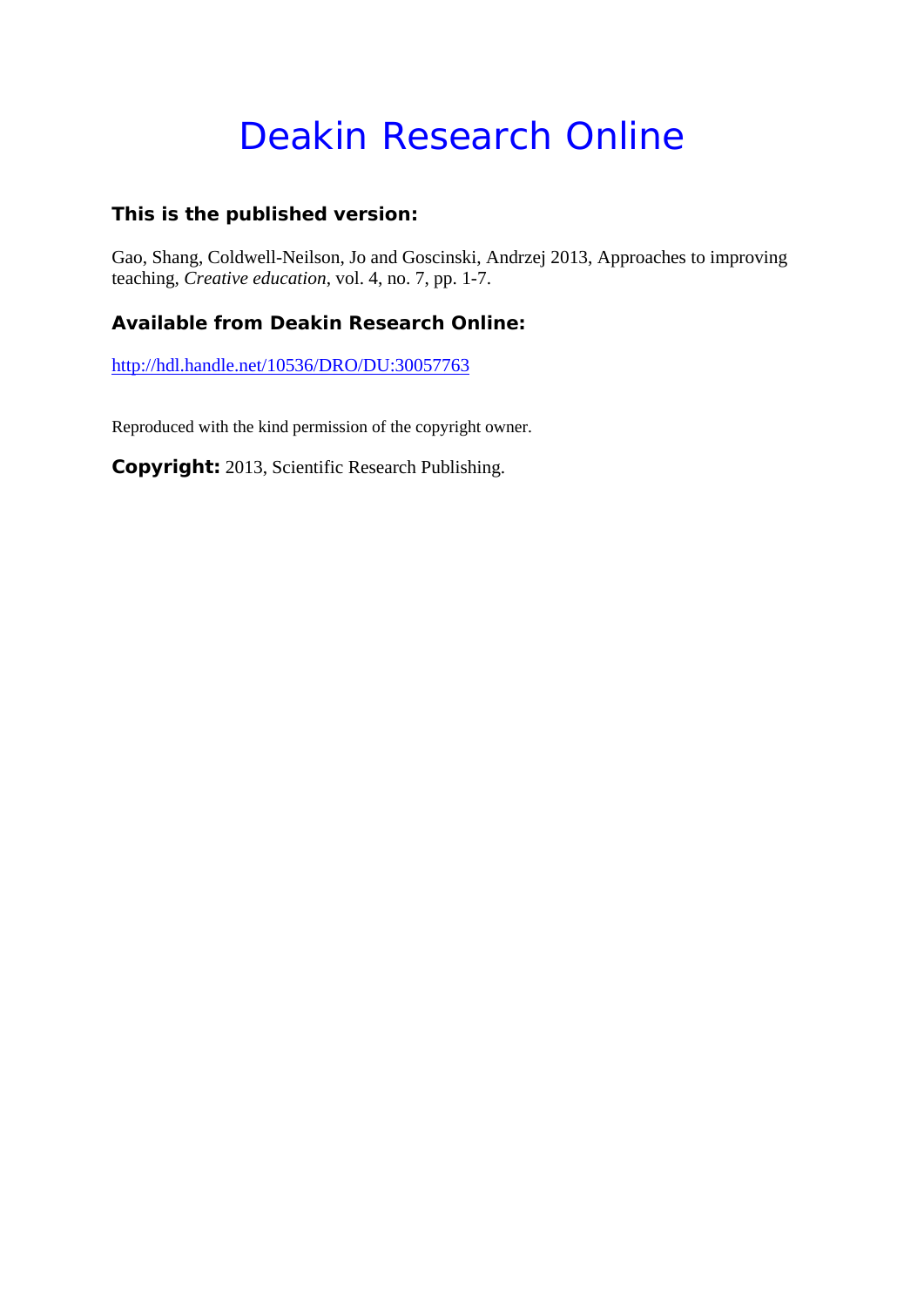# Approaches to Improving Teaching

Shang Gao, Jo Coldwell-Neilson, Andrzej Goscinski School of Information Technology, Deakin University, Waurn Ponds, Australia Email: shang@deakin.edu.au, jo.neilson@deakin.edu.au, andrzej.goscinski@deakin.edu.au

Received May  $29<sup>th</sup>$ , 2013; revised June  $28<sup>th</sup>$ , 2013; accepted July  $5<sup>th</sup>$ , 2013

Copyright © 2013 Shang Gao et al. This is an open access article distributed under the Creative Commons Attribution License, which permits unrestricted use, distribution, and reproduction in any medium, provided the original work is properly cited.

This paper discusses a few issues related to teaching improvement that are commonly found in tertiary education, such as curriculum development, student engagement, and ethical considerations. Scholars research on resolving these issues are investigated. Corresponding approaches to improving teaching of a year one information technology unit are proposed and experience is shared. The importance of teaching scholarship is also emphasized at the end of this paper.

*Keywords*: Tertiary Education; Curriculum Development; Teaching Improvement; Student Engagement; Scholarship of Teaching; Ethical Considerations; Teaching in Information Technology

#### **Introduction**

In the past few years, we have been teaching a first year Information Technology unit "SIT104 Introduction to Web Development" at Deakin University. It focuses on how to build a dynamic website by using hypertext markup language, Cascading style sheets, Client side and Server side programming over the WWW framework. Students explore on-line Web pages and use a variety of HTML tags taught in practical labs and classes to organize and publish information.

Every year we have new student cohort which might be slightly different from those of previous years. We attempt different teaching approaches every time and always find new issues. In this paper we would like to share our teaching experience and approaches effectively used throughout these years and hope they are helpful and beneficial to other teaching scholars.

The issues found are mainly relevant to curriculum development and student engagement.

#### **Issue 1: Curriculum Development**

When initially developing teaching materials for SIT104, we aim at providing a unit which helps students not only develop a basic understanding of website design ideas, but also situate those ideas within a broader portrait of advanced web-based application. It should not focus on particular web authoring tools (e.g. Dreamweaver, or Frontpage) nor even on isolated "skills" (e.g. how to write a conditional program), but rather on the ways in which these technologies have impacted Web design and development.

The unit includes topics such as:

1) A variety of examples demonstrating what are good web design and what are not;

2) The notion of a "language" and basic ideas of procedural programming, such as Javascript;

3) Computational models of generic web-based applications,

and how they have affected the choice of language, platform and interface;

4) How computational models enable us to create many complex web applications as a collection of interactive entities;

5) The notion of "communication" and "information sharing".

The practical materials we provide each week are quite informative. For some students, reading such a "lengthy" practical is time consuming and boring, especially when they have attended lectures and sometimes the important concepts have been emphasized. At the same time, however, for some students, especially these off-campus students and these who do not usually attend lectures, the detailed practicals provide much information about the basic and important elements of web development. They appreciate such kind of "lengthy" practicals and feel like they were sitting in a classroom while reading them.

The first question raised is how to balance between being too "lengthy" and being too "concise" when developing teaching materials for different cohort of students?

#### **Issue 2: Student Engagement**

It might be a common phenomenon that there are always some students who prefer sitting at the back of a classroom, talking to each other or doing something else during a lecture. This situation might frustrate teachers to some extent. Is it because the content is not attractive enough? Should more examples be provided to attract students' attention? Or should teachers try to eye contact these students to "remind" them? Are there any effective ways to improving student engagement in class and practical lab?

Before answering these questions, first we need to find out what other teaching scholars have done, what good approaches have been investigated and proposed. Then based on the proved teaching improving techniques, we propose our own solutions, while combining our actual situation.

This paper is organized as follows: Introduction section raises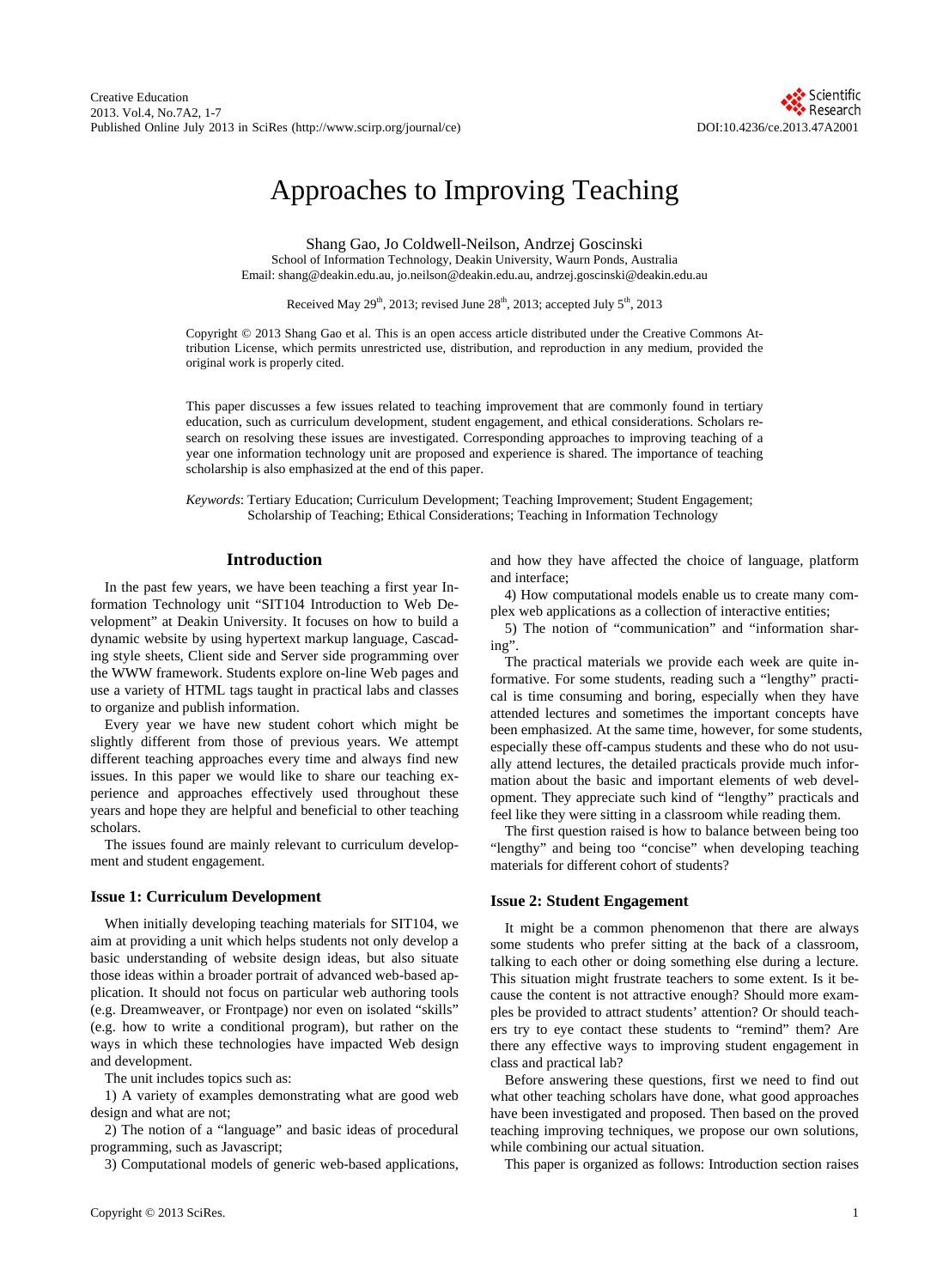two teaching issues, followed by literature review relating to the above issues and current practice. A description of adopted methods is included in methodologies part, followed by a conclusion.

#### **Literature on the Scholarship of Teaching**

There are quite a lot of teaching scholars have been investigating and proposing the answers to these above questions.

#### **Curriculum Development**

Grenert, Judith (Judith Grenert, 2006) suggested that every course we develop is a lens into our fields and our personal conceptions of those disciplines. We need to give careful thought to the shape and content of our course.

Before the development, we would better ask ourselves the following questions:

- How does the course begin? Why does it begin where it does? How does our course fit within a larger conception of curriculum, program, and teaching?
- How do we lecture about or lead discussions around?
- What are the key assignments or student evaluations? (What are the main points of the argument? What are the key bodies of evidence?)
- What do we want to persuade our students to believe? Or question? Or do we want them to develop new appetites or dispositions?
- Are there distinctly different ways to organize our courseways that reflect quite different perspectives on our discipline or field? Do we focus on particular topics while other colleagues might make other choices? Why?
- How does our course connect with other courses in our own or other fields? To what extent does our course lay a foundation for others that follow it? Or build on what students have learned in other courses?
- Where will our students encounter the greatest difficulties of either understanding or motivation? How does the content of our course connect to matters our students already understand or have experienced?
- Where will it seem most alien? How do we address these common student responses in our course? How has the course evolved over time in response to them?

Professor John L. Falconer from University of Colorado at Boulder found that teaching could be improved in an effort to increase the understanding of the concepts and engage the students more in class (John L. Falconer, 2005).

#### **Student Engagement**

Professor Bill Briggs at University of Colorado at Denver has been studying student engagement with his colleagues since 2000. They tried to define and measure student engagement and proposed six components of engagement.

Here lists each component and one or two representative items (Bill Briggs, 2005):

- Skills Engagement. e.g. "Sitting toward the front of the class, where it's easier to pay attention." "Taking good notes in class."
- Emotional Engagement. e.g. "Applying course material to my life." "Really desiring to learn the material."
- Performance Engagement. e.g. "Getting a good grade."

"Doing well on the tests."

- Participation Engagement. e.g. "Asking questions when I don't understand the instructor.'
- Interaction Engagement. e.g. "Helping fellow students."
- Fun Engagement. e.g. "Having fun in class."

Professor Bill also suggested that important aspects of engagement are not necessarily observable, but they are related to other aspects of the learning process.

For instance, emotional engagement, interaction engagement, and fun engagement are not easily observable by teachers. However, they (and the other components of engagement) are related to the following (Bill Briggs, 2005):

 Self-reports of engagement were related to emotional, interaction, and fun components of engagement. The self-reports were NOT related to the other, more observable, components of engagement.

If this is true, it is not surprise that sometimes students and teachers may have different understanding of students' engagement.

Incremental and entity self-theories.

Carol Dweck (1999) classified students according to whether they hold an entity or incremental theory of learning. Entity theorists believe they have a predetermined capacity for learning; the "container" may be large, but it is limited. Incremental theorists (who do better at various learning and life tasks) believe that the capacity for learning can be extended and that the container can be stretched in various directions.

It is probably much easier for us to understand emotional and interaction engagement than the other parts of engagement and self-theories.

Learning and performance goals.

Dweck (1999) also proposed that some students set learning goals that are related to increasing their competence, and that other students set performance goals that are more concerned with gaining favorable judgments of their competence (but actually hinder learning).

It was found that engagement is related to goals: Students whose primary orientation was performance were more performance engaged, while students with a learning orientation were higher in emotional, participation, interaction, and fun engagement.

Is engagement related to grades?

The answer is Yes. It was found that skills and participation engagement were related to grades on homework assignments, performance and fun engagement were related to midterm grades, and participation engagement was related to final exam grades.

 Students in upper-division courses were more interaction and fun engaged than students in lower-division courses. Clearly, engagement is different in different courses.

It may also be seen evidence of a developmental process whereby students master the more elemental aspects of engagement (e.g., participation, skills) in lower division courses, and develop other levels of engagement (e.g., their ability to relate to other students, relate to teachers, and derive more fun from their courses) in more advanced courses.

We also found similar phenomenon from our experience of teaching master units, undergraduate year three units and undergraduate year one units. Year one units are the hardest to teach mostly because first year students are still building up their independent learning skills and trying to get familiar with university life. Fun engagement is seemed a good way to help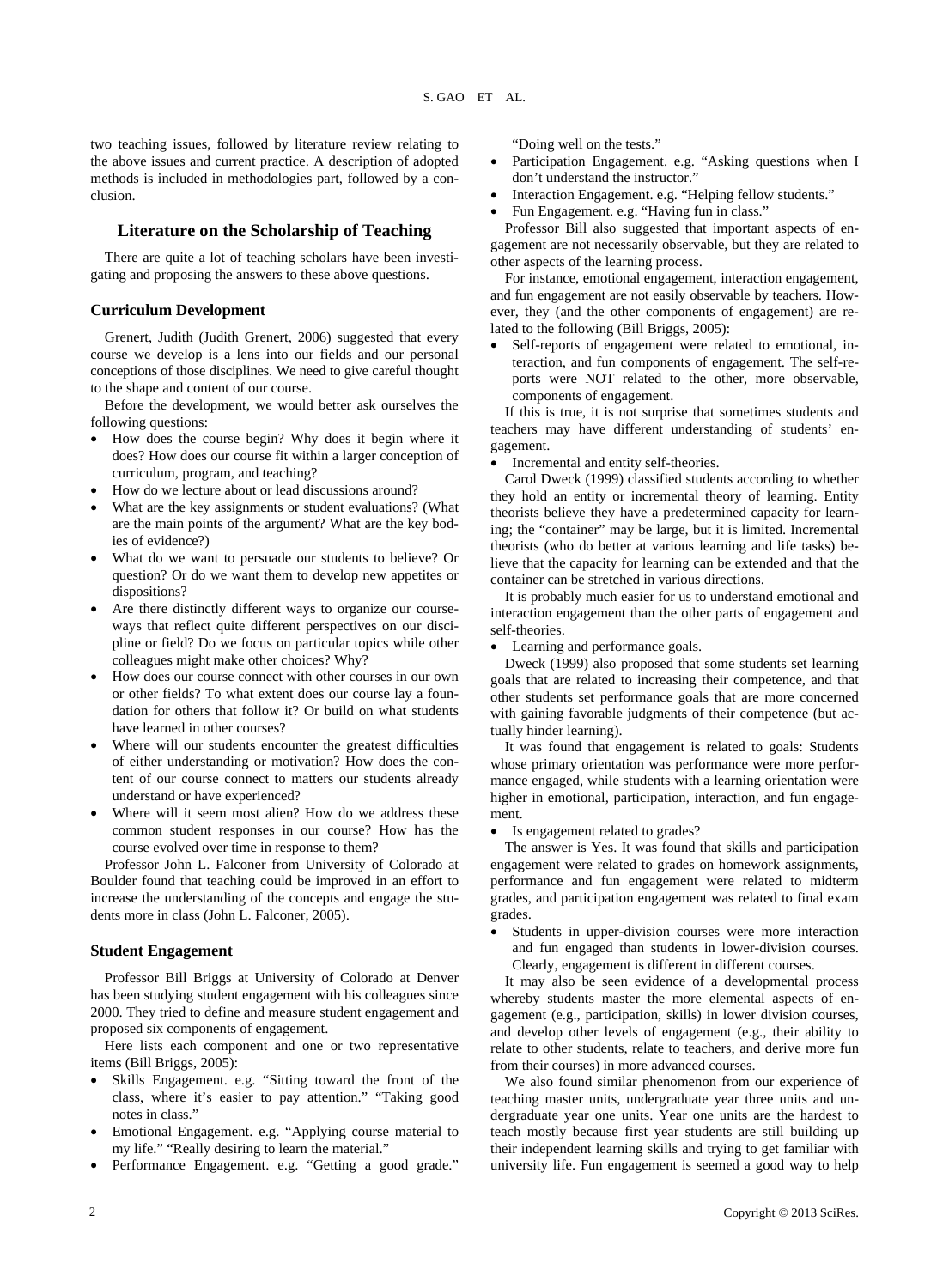them.

#### **Some Other Thoughts**

Engagement is not a characteristic of an individual. It is a common mistake for us to over-attribute behavior to stable personality characteristics (in psychology, this is called the "fundamental attribution error") (John L. Falconer, 2005). If engagement is not a personality characteristic, what about if we think it as a relationship between both internal and external factors, for instance student, teacher, unit subject (teaching materials), other classmates and the learning environment.

These factors affect each other. For instance, well-developed teaching materials would definitely improve student engagement. And better student engagement would also trigger teachers' enthusiasm of better teaching and course developing.

If what the students are engaged with and what the teachers are engaged with is not consistent, non-optimal learning takes place. For example, some teachers are very engaged with the course material, and they expect students to be as well. But some students are engaged with other students in the class or the class atmosphere, and are relatively less engaged with the material. Other teachers are engaged on many levels in their teaching: with content, students, and methods. That is also what we are trying to do.

#### **Ethical Issues**

Ethical principles are conceptualized here as general guidelines, ideals, or expectations that need to be considered, along with other relevant conditions and circumstances, in the design and analysis of university teaching (Murray, H., Gillese, E. et al., 1996). Teachers are recommended to follow the following nine principles while conducting teaching activities. We found these principles VERY useful for everyday teaching, guiding us what is more appropriate, what is not and reminding us do the right thing in a proper way.

• Principle 1: Content competence

A university teacher maintains a high level of subject matter knowledge and ensures that course content is current, accurate, representative, and appropriate to the position of the course within the student's program of studies.

Principle 2: Pedagogical competence

A pedagogically competent teacher communicates the objectives of the course to students, is aware of alternative instructional methods or strategies, and selects methods of instruction that, according to research evidence (including personal or selfreflective research), are effective in helping students to achieve the course objectives.

Principle 3: Dealing with sensitive topics

Topics that students are likely to find sensitive or discomforting are dealt with in an open, honest, and positive way.

Principle 4: Student development

The overriding responsibility of the teacher is to contribute to the intellectual development of the student, at least in the context of the teacher's own area of expertise, and to avoid actions such as exploitation and discrimination that detract from student development.

Principle 5: Dual relationships with students

To avoid conflict of interest, a teacher does not enter into dual-role relationships with students that are likely to detract Principle 6: Confidentiality

Student grades, attendance records, and private communications are treated as confidential materials, and are released only with student consent, or for legitimate academic purposes, or if there are reasonable grounds for believing that releasing such information will be beneficial to the student or will prevent harm to others.

• Principle 7: Respect for colleagues

A university teacher respects the dignity of her or his colleagues and works cooperatively with colleagues in the interest of fostering student development.

This is very important for people working in a teaching team, especially when teaching team is cross multiple campuses and does not meet regularly.

Principle 8: Valid assessment of students

Given the importance of assessment of student performance in university teaching and in students' lives and careers, instructors are responsible for taking adequate steps to ensure that assessment of students is valid, open, fair, and congruent with course objectives.

There is an argument in our teaching team about what kind of marking guide and feedback should be returned to students. Not to mention the requirement proposed by Teaching and learning Committee, we should provide students valid, open, clear and fair assessment from ethical point of view.

Principle 9: Respect for institution

In the interests of student development, a university teacher is aware of and respects the educational goals, policies, and standards of the institution in which he or she teaches (Murray, H., Gillese, E. et al., 1996)

#### **Methodologies**

Based on the above scholarly findings and recommendations, we use the following methodologies to investigate the raised teaching issues, propose new solutions and experiment with them.

#### **Development of Resource Materials**

The teaching materials of the year one I.T. unit are enriched in several ways.

1) More historical background knowledge is introduced to help students better understand the origin of key networking technologies.

Recorded interviews with the network gurus found on You-Tube, as shown in **Figure 1**, reveal the exciting stories on the invention of the networking concepts/technologies. e.g., the prototype of Internet, the problems overcome by packet-switching technique, the TCP/IP communication protocol, and so forth.

2) An easy-to-understand database design case is integrated into the study of server side programming.

Step-by-step instructions for the design and implementation of an online product ordering site are demonstrated (in **Figure 2**). It focuses on the creation of dynamic Web interfaces and interaction between front-end user forms and back-end database.

3) A have-fun pratical is introduced to teach students design and insert a clip of multimedia animation (e.g., embedded audio and video), and apply cascading style sheets to change its pres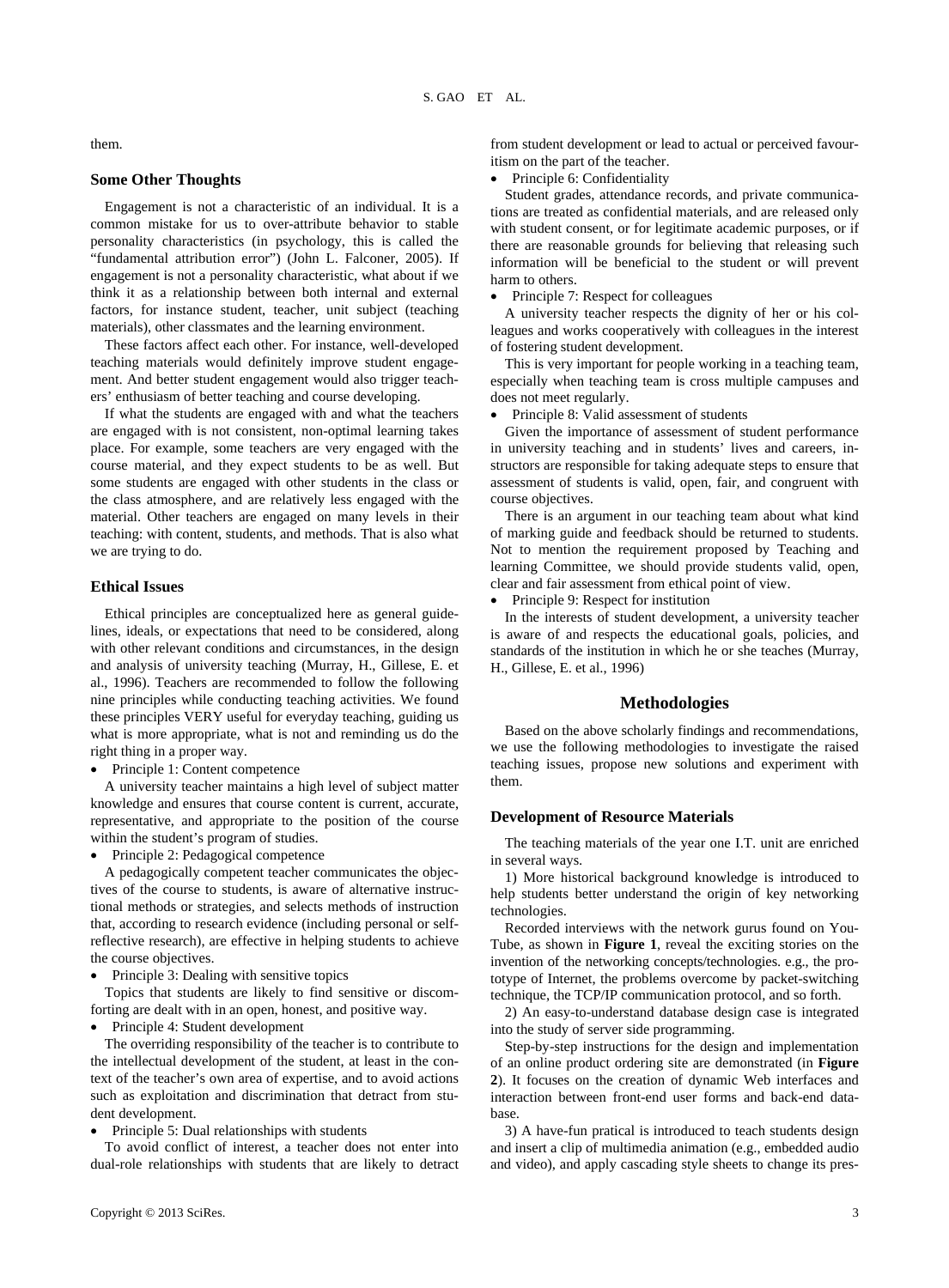S. GAO ET AL.





#### **Background**

In the last two sessions we have seen how we can retrieve data from a database using PHP, and how we can create web<br>documents that include that retrieved information. We have also seen how we can use the information provid when they fill in a form to control that 'lookup' process. The final thing that we that we need to be able to do complete our set of PHP-database is to add a record to a database table. That is, when a user fills in a form (such as an order form) we need to be able to store that data in in a database table.

#### **Adding records**

We already know that the first steps are to create a properly-designed web form, and to add validation scripts to it using JavaScript. In this way, we receive the right data from the form, and the form has been checked before it was sent to ensure that all the data that we must have for the form to be acceptable are present.

We also know that we can extract the form data in PHP by using the \$\_REQUEST['fieldname']; function, and that we can store the retrieved information in a variable for later use:

 $\text{Page} = \text{$ REGUEST['age']};$ 

In the last session we used this extracted form information to create the SQL statements that we use to retrieve data from a database. Now we want to use it to add a record to the database. The process is as follows:

- 1. extract all the data from the form
- 2. connect to the database
- 3. add the data to the database as a new record in a specific table

We have already covered the first two sections, so what is involved in the third? We use SQL once again, this time using the INSERT INTO and VALUES keywords; we need to specify the fields we are providing information for, and the data to store for each of those fields. Here is a simple example:

```
// Extract form data
% / Extract form data<br>
\frac{1}{2} = \frac{1}{2} REQUEST['Drainage'] ;<br>
\frac{1}{2} = \frac{1}{2} REQUEST['Aspect'] ;<br>
\frac{1}{2} COMMONNAME = \frac{1}{2} REQUEST['COMMONNAME'] ;
```
#### **Figure 2.**

Screenshot of step-by-step database design case.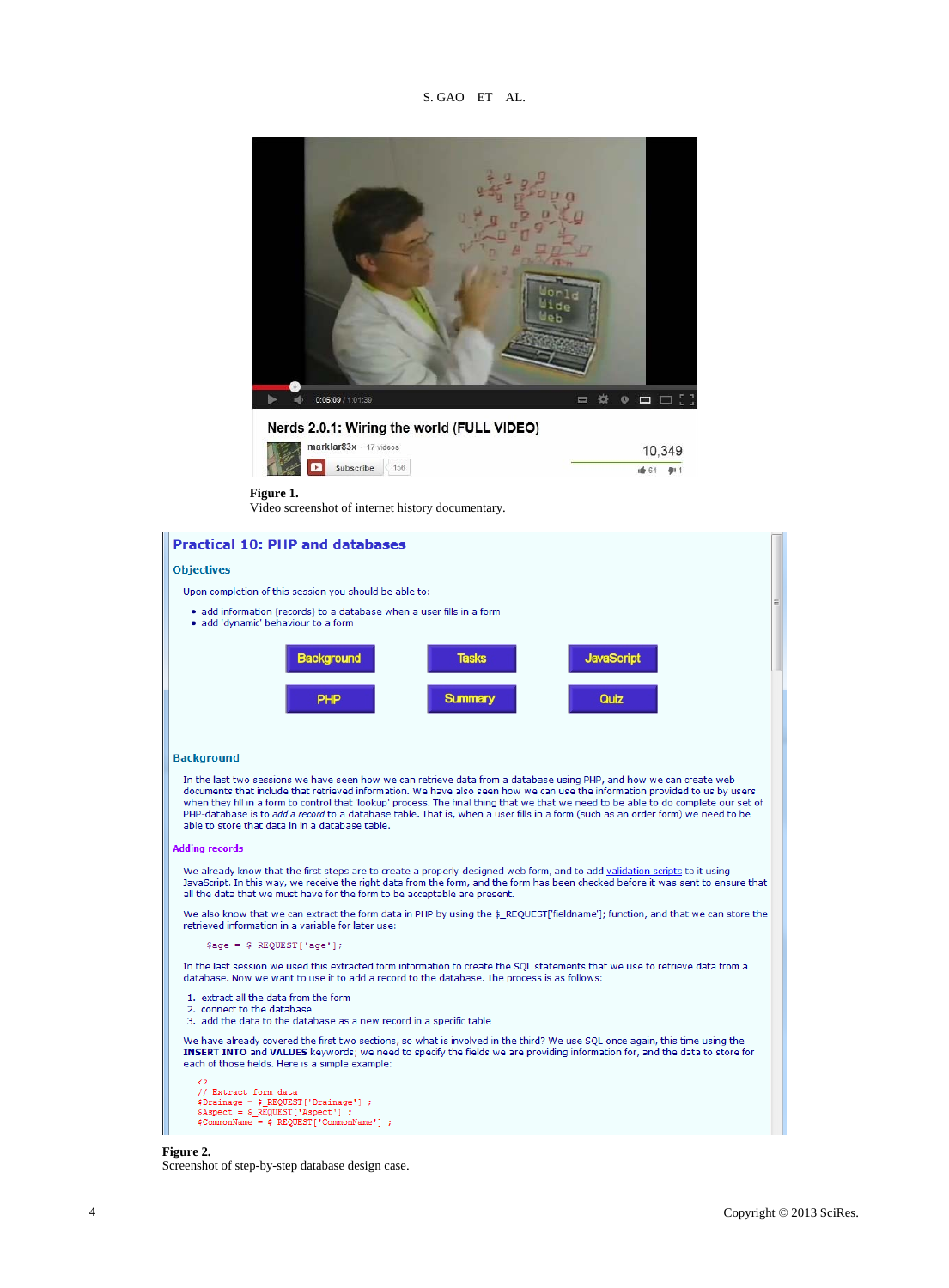entation on screen.

4) Multiple choice question (MCQ) quizzes are created to encourage students' performance engagement.

We create a few sets of 50 multiple choice question (MCQ) quizzes to test students, collecting statistical data about their learning performance, as shown in **Figure 3**. The quizzes are carried out anonymously in class. Students are encouraged to take notes on the quiz sheets and keep them for later unit revision. Quiz answers are gone through right after the in-class quiz so that students know where they make a mistake and the reason. Since the results are released right after the test, the students have motivation to participate. The score ranges are statistically collected so that we teachers know the score distribution used for future content adjustment. For instance, how many students get more than 40 (out of 50) questions correct; how many achieve between 30 to 40, and 20 to 30, etc. The questions that most students failed are also highlighted, and revised into another form of question for next quiz, to track the improvement of students' understanding of the same topic.

As the quizzes are anonymous and only used for locating difficult knowledge points and improving teaching, but for punishing or other purposes, students are active to participate and it is encouraging to see the improvement that students make throughout the teaching periods.

We accompany the development of the unit with both innovative resource materials and experience to encourage the creation of other units in this area elsewhere.

#### **Making Lecture More Visual and Engaging Students in the Classroom**

To improve the students' engagement, we use the method proposed by John L. Falconer (2005) with some modification.

1) Visualizing important concepts

To make the important concepts more visual, a list of important, difficult and easily confusing concepts are identified. Those error prone questions found in in-class quizzes are also added to this list.

The visual representations of these concepts are presented in the form of color slides, PowerPoint animation presentations, and Java applet live demonstrations. The representations are uploaded on the unit teaching web site. The creation of these visual representations is also a good candidate for honors thesis or final year students' project, such as animated representations of package-switching process (in **Figure 4**), and domain name lookup process.

2) Applying fun-engagement

To engage students more in class, periodically during class, we use "fun engagement" technique. For instance, play relevant video/DVD about Internet history, classic hacker stories or legend of network gurus/company in class. After the video, "interaction engagement" technique is applied to give students a time frame to freely discuss their thoughts. The main objective is to involve the students more in the classroom and engage them more in their learning. It is proved that our class can be an exciting and enjoyable place for students learning and our teaching.



**Figure 3.**  Screenshot of in-class MCQ quiz.



**Figure 4.** 

Video screenshot of packet switching animation.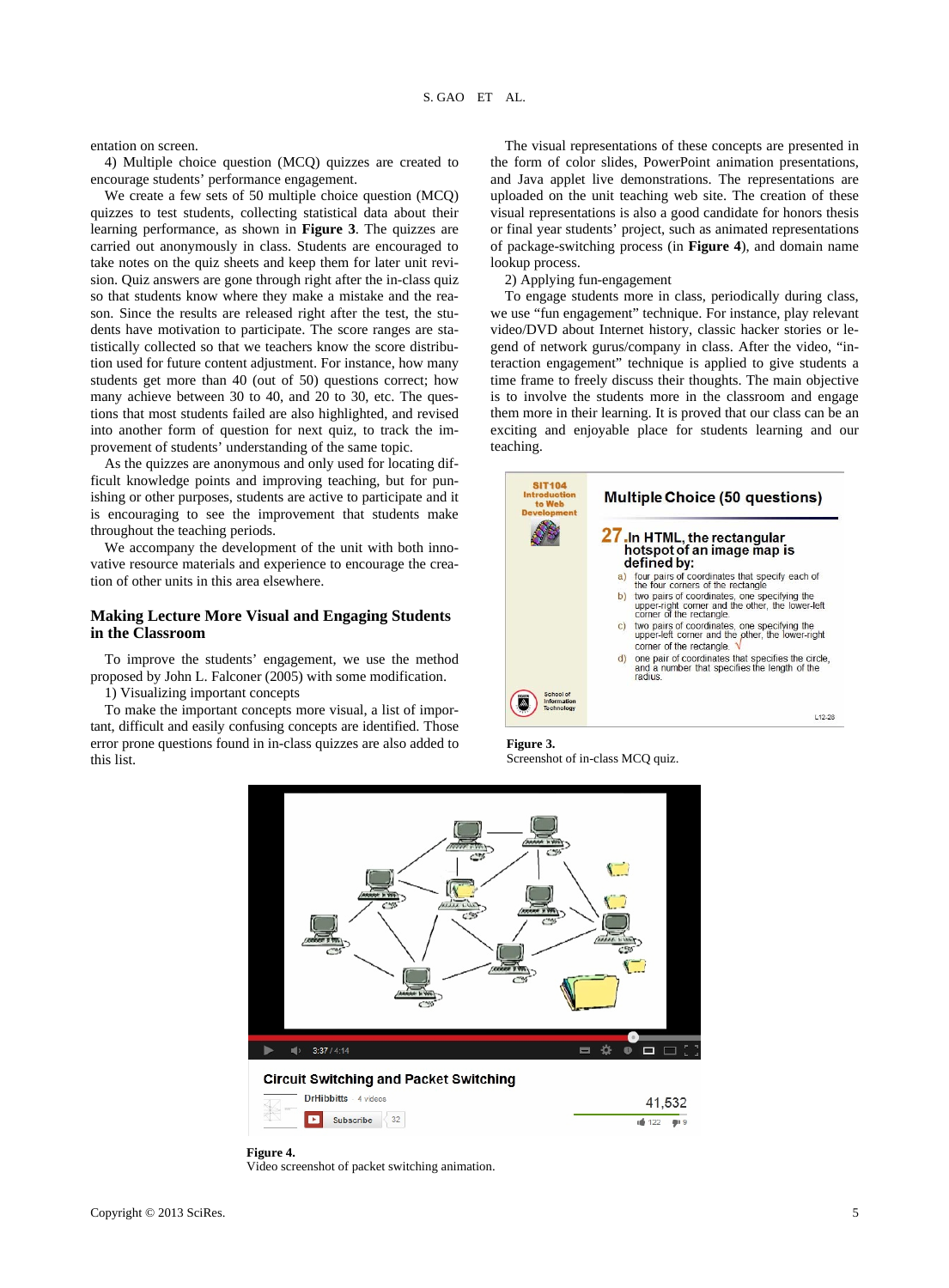The only ethical issue might be the selection of video media. We try to select videotapes without sensitive and religious topics or examples. Usually it would be all right if sticking to these published materials for education purposes.

#### **Recording Lectures**

All the unit lectures are recorded with iLecture facilities integrated in lecture theatres. Students who missed lectures and off campus students are benefiting from lecture recording **(Figure 5**).

Even though it is only audio record but videotaping, we review our lectures and discuss observations within teaching groups. We also observe other good teachers' class and enrich our understanding of good teaching for further improvement.

#### **Conclusion**

By experimenting with the above discussed techniques and teaching improving approaches in practice, good and solid teaching outcome are achieved. It is encouraging that our teaching performance is improved step by step, reflected by students' unit evaluation scores and positive feedbacks on our teaching at the end of each trimester.

As an academic, we are suggested to think about the ways how our course and syllabus represent acts of scholarship (Shulman & Hutchings, 1994). We can use the ways how we conduct discipline based research toward our teaching and learning practice, seeing our teaching practices always need further investigation and improvement.

Scholarship of teaching is a very interesting topic that many academic have never thought of before. Most of the time, we focus on the "traditional" and "classic" discipline based research and almost neglect that we can also combine teaching and research together and treat pursuing better teaching as scholarly activities.

Teaching and research can be seen as mutually reinforcing. Usually the best scholars are the best teachers: the best teacher is a scholar who keeps updated with new content and methods



#### **Figure 5.**

Screenshot of iLecture recordings.